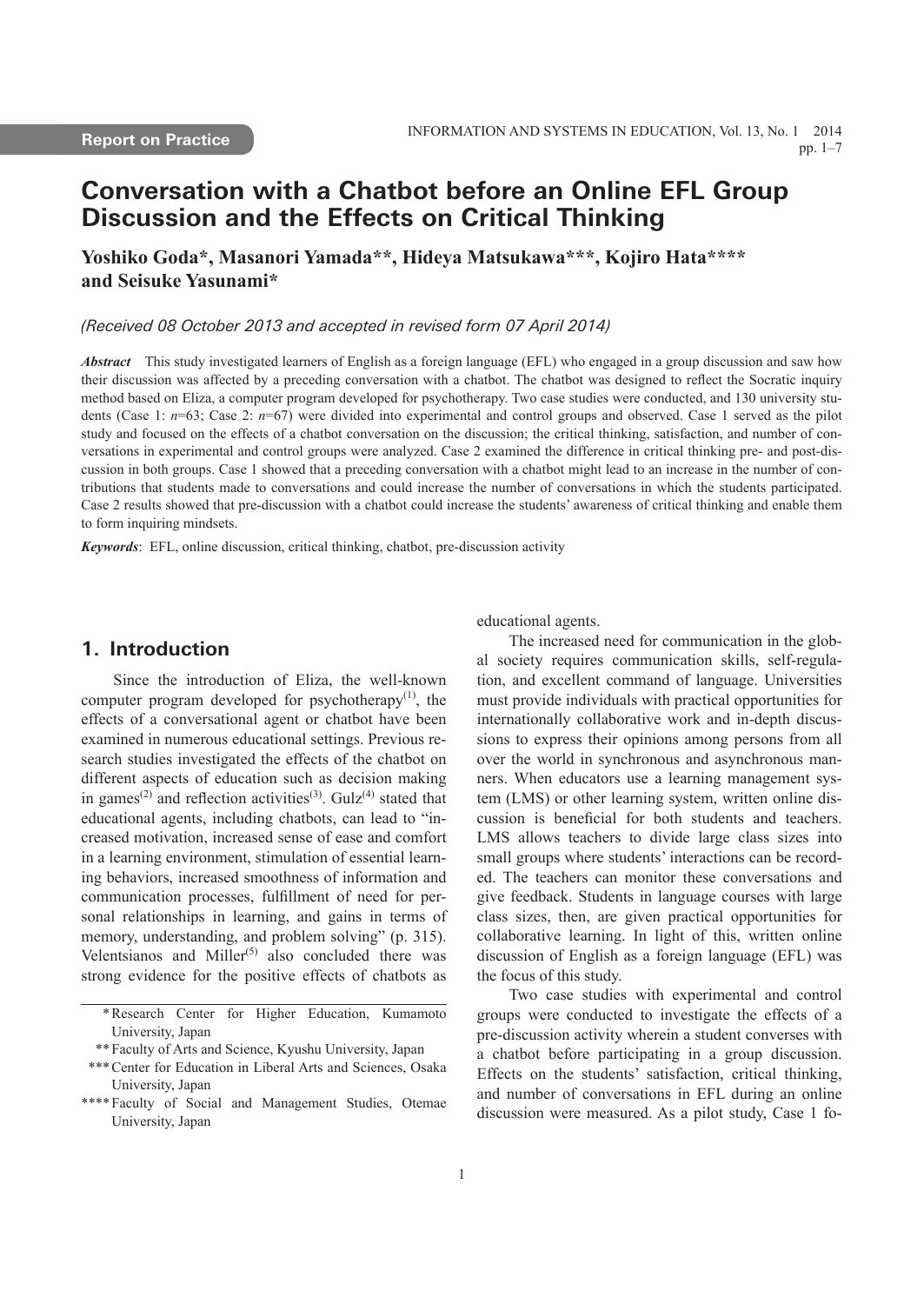cused on the effects of a chatbot on an online discussion. The students' thinking, satisfaction, and number of conversations following the discussion were analyzed. In Case 1, the critical thinking post-inventory was compared in the experimental and control groups. Case 2 employed the same research approach, but it focused on the change in critical thinking by comparing pre-inventory and post-inventory critical thinking responses between the experimental and control groups.

This study serves as fundamental research for the development of an integrated, outside-the-classroom, social-learning support system, which is the final goal of this project. The system will have two main functions: (1) to help students engage in a collaborative learning activity and (2) to deepen students' cognitive engagement in discussions.

The first function was designed to increase social and cognitive presences in the community of inquiry $<sup>(6)</sup>$ .</sup> The second function was designed to organize learners' ideas and help them prepare for complex arguments. Indepth discussions require critical thinking, which increases the quality of interactions and supports the higher cognitive learning necessary for successful computersupported collaborative learning  $(CSCL)^{(7)}$ .

Furedy and Furedy $(8)$  suggested that Socratic inquiry might benefit critical thinking. Yang, et al. $^{(9)}$  found that Socratic questioning had positive effects on the development and maintenance of critical thinking in an online discussion setting. Accordingly, the chatbot was developed based on Eliza's adoption of Socratic dialogue methods. Little research has focused on the application of Socratic dialogue in CSCL, especially in an EFL setting. This study, then, looked at how use of a chatbot affected critical thinking, with the goal of providing evidence to validate one of the system functions.

Chatbots have been used as a pre-discussion facilitator in EFL learning.  $Jia^{(10)}$  examined the effects of a context-adaptive chatting partner on EFL learning and stated that the application of an educational agent in an EFL setting might promote the communicative approach of EFL. Jia's focus was on an algorithm to provide reasonable responses to users based on their input. However, this study focused on whether conversing with a chatbot before a discussion could provide the students with the time and opportunity to organize their thoughts in English as well as provide pre-writing practice. Through the chatbot, the students were exposed to English questioning expressions, which they could use

during the discussion. It was suggested that interacting with the chatbot in English before a discussion could help the students communicate.

Facione<sup>(11)</sup> defined critical thinking as "purposeful, self-regulatory judgment which results in interpretation, analysis, evaluation, and inference, as well as explanation of the evidential, conceptual, methodological, criteriological, or contextual considerations upon which that judgment is based" (p. 2). The same definition was adopted in this research. Critical thinking was defined as a technique of thinking that "entails effective communication and problem solving abilities"  $(p, 2)^{(12)}$ . This study also suggested that the increased critical thinking supported by pre-discussion activity would lead to effective communication and higher-order learning.

# **2. Case 1: Research Methods**

Case 1 used a post-test-only quasi-experimental research design. Data were collected during the second semester of 2012 at a university in Japan. The purpose of the case study was to investigate the number of conversations, effects of conversing with a chatbot on critical thinking, and satisfaction with online discussions in EFL.

#### 2.1 Participants

The study included 63 students in two computerassisted language learning (CALL) courses. All were university sophomores. The courses were held in a computer room, and each student was assigned one computer. All the students had taken the Introduction to Information Technology (IT) course as freshmen, so they were assumed to have the minimum IT skills (i.e., typing skills) required for this research. One of the two classes was designated as the experimental group and the other as the control. Before the discussion, the experimental group conversed with the chatbot, while the control group searched online for information related to the discussion topic.

# 2.2 Chatbot

The chatbot was a revised version of Eliza that was developed for this study. According to Wallace<sup>(13)</sup>, a chatbot consists of three modules: a user interface, interpreter, and knowledge base. The present program was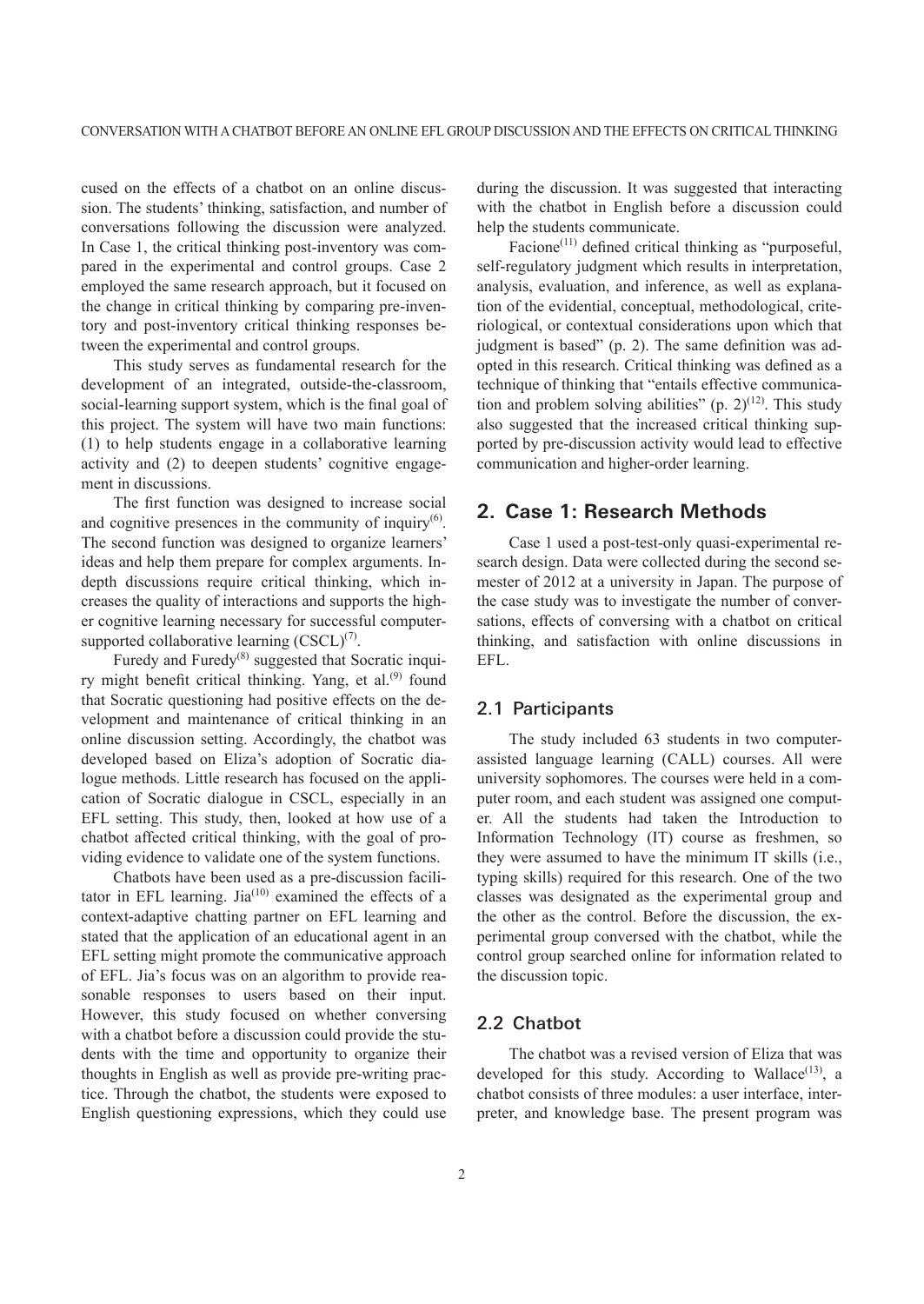| #            | Condition                             | Eliza's Optional Comments & Replies                                                                                                                                                                                                                                                                                                                        |  |  |  |  |
|--------------|---------------------------------------|------------------------------------------------------------------------------------------------------------------------------------------------------------------------------------------------------------------------------------------------------------------------------------------------------------------------------------------------------------|--|--|--|--|
| $\mathbf{1}$ | Check for<br>first boot-<br>ing       | "Hello, how may I help you? Please let<br>me know your opinion."<br>"Greetings. Please let me know your<br>opinion."<br>"Good day. Please let me know your<br>opinion."<br>"What is on your mind today? Please let<br>me know your opinion."<br>"Please begin when you are ready."<br>"Please let me know your opinion."<br>"Hello, what is your opinion?" |  |  |  |  |
| 2            | Check for<br>"I think" or<br>"I feel" | "Why do you think that?"<br>"Why do you think this is true?"<br>"Is this your idea, or did you hear it<br>from someplace else?"<br>"Have you always felt this way?"<br>"Has your opinion been influenced by<br>something or someone?"<br>"Where did you get that idea?"<br>"What caused you to feel that way?"                                             |  |  |  |  |

**Table 1.** Two of the Chatbot's Conditions and Their Eliza Comments & Reply Options.

defined as a chatbot because it consisted of these three modules. The chatbot was different from the original Eliza in two ways: (1) the elimination of psychotherapyspecific conditions and (2) the application of the algorithm of Socratic questioning. There were 11 conditions to select one of the options as chatbot's comment or reply based on Socratic questioning<sup> $(14)$ </sup>. Table 1 shows two of the conditions and their alternative questions or comments. One alternative was randomly provided to each student. For convenience, the chatbot in this study was called Eliza.

One comment and reply option for the condition was randomly selected and offered to each student based on a check for each condition, the first and second conversational turns, and the chatbot-checked keywords utilized in the student's opinion. The conditions were each checked; if a condition was met, one of the options was randomly selected. Keywords chosen by the students were not case-sensitive.

### 2.3 Research Instruments

This research used two instruments: the critical thinking inventory $^{(15)}$  and a researcher-developed questionnaire to measure the students' satisfaction with the discussion activities. The critical thinking inventory was used because of its high reliability and because it had been developed for Japanese university students. It consisted of 33 five-point Likert items and four factors: (1) awareness of critical thinking, (2) inquiring mindset, (3) objectivity, and (4) importance of evidence. The values of Cronbach's alpha for these four factors were 0.85, 0.82, 0.73, and 0.57, respectively.

The discussion satisfaction was rated on a scale of 1 (not satisfactory) to 4 (very satisfactory) in the questionnaire. For the data analysis, the total points for each student on the critical thinking inventory were used as the critical thinking score, and the Likert score was used as the discussion satisfaction score. The questionnaire for the experimental group also included an open-ended question about the pre-discussion with the chatbot. For the number of conversations, the log from the Blackboard bulletin board system (BBS), a LMS, was analyzed.

# 2.4 Procedures

One class was designated as the experimental group and the other the control group. The pre-discussion activity was conducted for 10 minutes after the students were given brief instructions. In the experimental group, Eliza was introduced as a learning support tool to help the students think deeply and organize ideas during the pre-discussion. It was defined as a type of artificial intelligence programmed to make discussions more meaningful and provide a higher cognitive-learning experience.

The discussion topic was the essential factors and conditions of an ideal family. The students were given the following instructions: "Are you familiar with 'Sazae-san', a Japanese cartoon? Do you think their family is ideal? How does your ideal family look? Please discuss the essential factors and conditions of an ideal family in your group."

The students in the experimental group were instructed to talk with the chatbot to clarify and deepen their thoughts on the topic. They were also encouraged to use the conversation to develop search terms for gathering Internet evidence to support their opinions. The control group students were asked to list their thoughts, and use them to search the Internet for related information; this was consistent with the traditional pre-discus-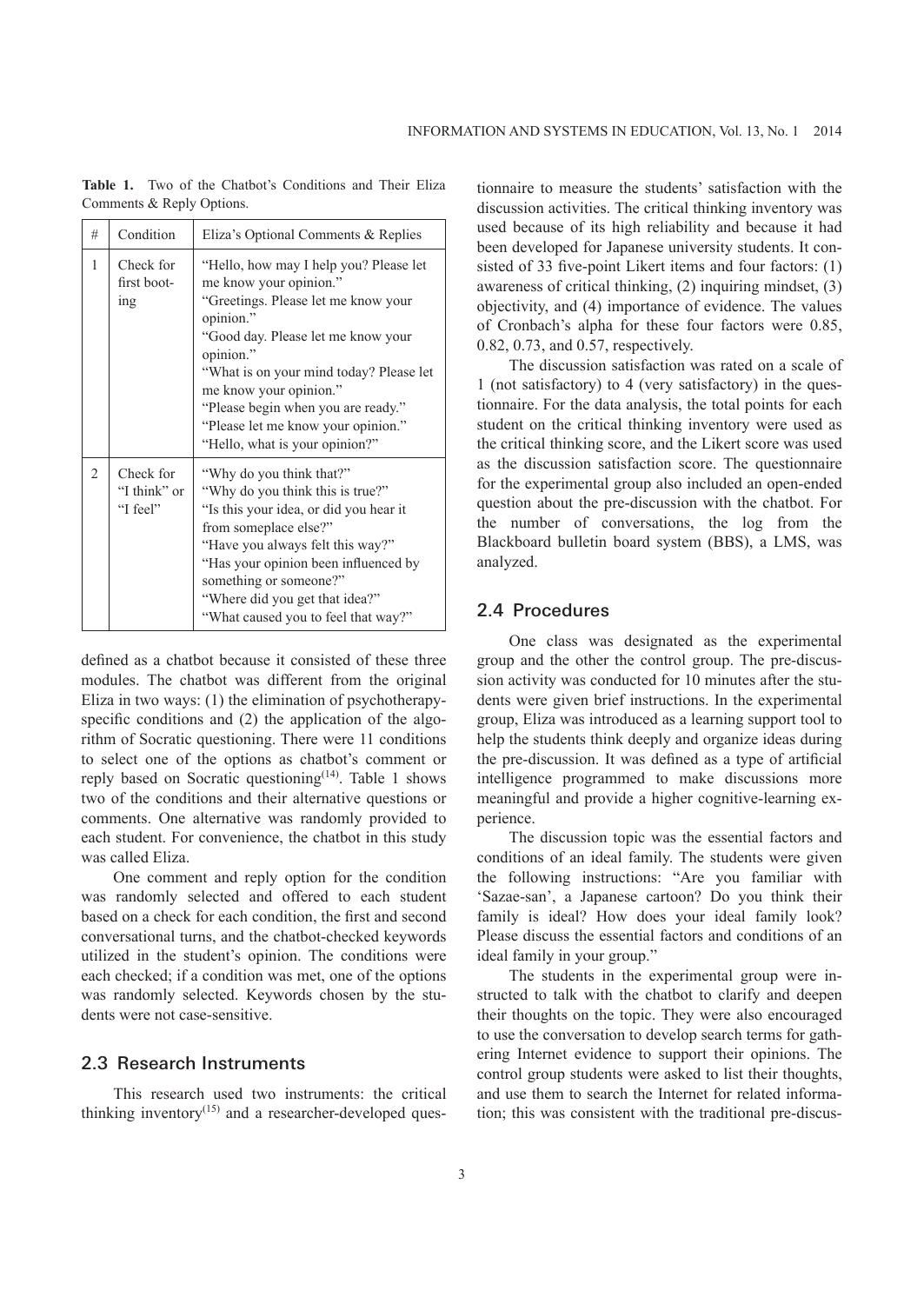ELIZA: What's on your mind today? Please let me know your opinion. YOU: About family. ELIZA: I see. YOU: I think Sazae's family is good. ELIZA: What caused you to feel that way? YOU: Because the family members believe in themselves. ELIZA: What other reasons might there be? YOU: Well, I don't know. ELIZA: I'd like to know more about your opinion. YOU: I don't like my family so much. ELIZA: That is quite interesting. YOU: Yeah. ELIZA: I'd like to know more about your opinion YOU: My family members aren't friendly, so I can't talk with them. ELIZA: I see. YOU: Do you have family? ELIZA: Why do you think that? YOU: I don't know who you are. ELIZA: Why do you ask? YOU: I'm sorry. ELIZA: That's okay. Please continue.

**Figure 1.** Example of a conversation between a student and the chatbot. ELIZA: Chatbot; YOU: Student.

sion method used in EFL writing classes. Then, the students in both classes were divided into discussion groups of four to six members. All the students were required to discuss the topic with BBS on an LMS. The discussion activities lasted 30 minutes. Afterward, the students in both groups answered the critical thinking inventory and the questionnaire.

# 2.5 Results

The excerpt (Figure 1) shows parts of actual conversations between the chatbot (Eliza) and the students in the experimental group. In the excerpt, they conversed with Eliza as if the program understood what the students said, although the instructor explained to her students that Eliza was a chatbot developed to help them practice organizing their ideas in English prior to the discussion.

**Table 2.** Descriptive Statistics and *t*-Test Results.

|              | Group        | $\boldsymbol{n}$ | m      | SD    | Difference | t       | $\boldsymbol{p}$   |
|--------------|--------------|------------------|--------|-------|------------|---------|--------------------|
| Conversation | Experimental | 31               | 4.97   | 2.66  | 2.53       | 5.01    | 0.00               |
| Number       | Control      | 32               | 2.44   | 1.01  |            |         |                    |
| Satisfaction | Experimental | 31               | 3.00   | 0.63  | $-0.03$    | $-0.19$ | 0.85               |
|              | Control      | 32               | 3.03   | 0.69  |            |         |                    |
| Critical     | Experimental | 31               | 120.90 | 14.54 | 0.34       | 0.10    | $\vert 0.92 \vert$ |
| Thinking     | Control      | 32               | 120.56 | 11.45 |            |         |                    |

The critical thinking, satisfaction scores, and the number of conversations were analyzed using a *t*-test for independent groups. Table 2 shows the descriptive statistics for the three dependent variables and the *t*-test results for each variable. No significant differences were found for the critical thinking and satisfaction scores between the experimental and control groups. The *t*-test results for the four critical thinking factors of the experimental and control groups were not significant. The *t*scores for factors 1 to 4 were 0.78, 0.97, 0.09, and 0.41, respectively.

Table 2 demonstrates that the experimental group had an average of 4.97 conversations during the discussion activity, while the control group had an average of 2.44. The difference between the two groups was significant (*t*[61]=5.01, *p*<.01).

Table 3 shows the typical and representative opinions about the pre-discussion activity with Eliza. These were selected from the open-ended question about Eliza in the post-questionnaire. The students had positive and negative opinions about Eliza's usefulness. Some of the students perceived Eliza as a good tool for practice but discussed the need for improvement.

# **3. Case 2: Research Methods**

Case 2 used a pre-test and post-test quasi-experimental research design. It incorporated the same approach as Case 1 in the experimental and control groups. The focus of Case 1 was not critical thinking but overall effect on discussion. Case 2 focused on the change in the learners' critical thinking after the discussion as an effect of the chatbot in the pre-discussion.

# 3.1 Participants

The initial participants in this research were 77 students taking either of two CALL classes offered in the second semester of 2012. One of the classes was desig-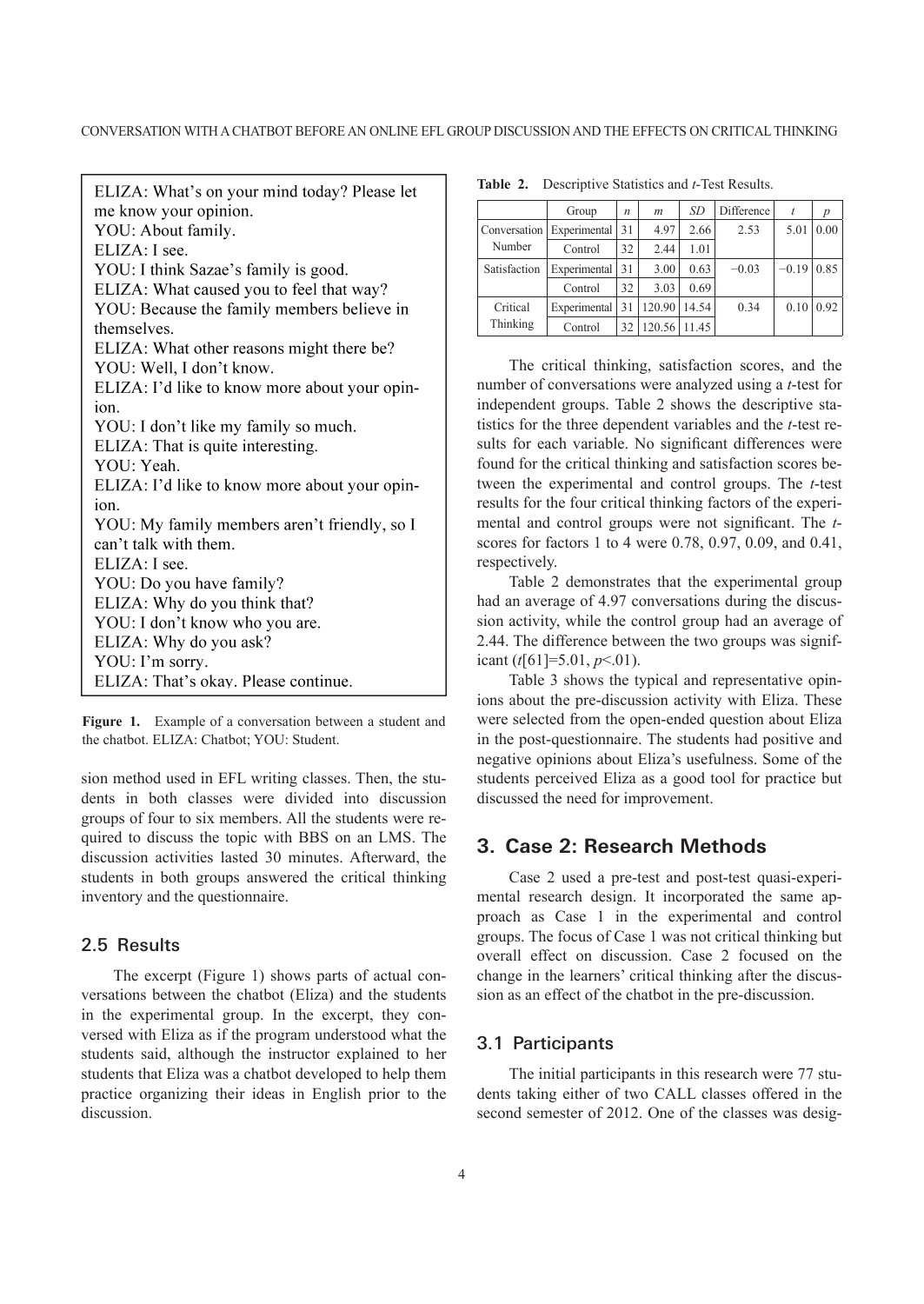**Table 3.** Students' Opinions about the Prediscussion Activity with Eliza.

| Opinion<br>Type           | Opinion about Eliza                                                                                                                                                                   |
|---------------------------|---------------------------------------------------------------------------------------------------------------------------------------------------------------------------------------|
| Positive                  | It's useful. I could deepen my opinion. It<br>would be better practice if Eliza responses<br>were a little more like a human's.                                                       |
| Positive                  | I think that Eliza was well developed.                                                                                                                                                |
| Positive $\&$<br>Negative | Some of Eliza's questions and responses were<br>good for the conversation, but some were un-<br>related to the previous conversation. I would<br>like to ask Eliza questions as well. |
| Positive $\&$<br>Negative | Eliza did not respond meaningfully, but it was<br>good practice for conversation in English.                                                                                          |
| Negative                  | It was artificial and bleak, then I felt lonesome.                                                                                                                                    |
| Negative                  | I didn't feel it was very useful since Eliza's<br>questions did not meet my expressions.                                                                                              |

nated as the experimental group and the other as the control group. All the students were freshmen at the same university from Case 1. Data were analyzed from 67 students (32 in the experimental group and 35 in the control group) who completed all the research tasks.

#### 3.2 Research Instruments

Case 2 used the same critical thinking inventory as Case 1. Since Case 2 focused on the change in critical thinking, the scoring was done based on the critical thinking factors: (1) awareness of critical thinking, (2) inquiring mindset, (3) objectivity, and (4) importance of evidence.

# 3.3 Procedures

The students in both the experimental and control groups were required to take the critical thinking inventory (pre-inventory) in the first class. In the next class, the research purpose and procedures were explained to the students.

For the next 10 minutes, the students did the prediscussion activity. The students in the experimental group conversed with the chatbot to deepen their thoughts, to identify what they already knew and needed to know, and to practice expressing their thoughts and

| Groups.                   |                |                  |      |              |                  |  |  |  |
|---------------------------|----------------|------------------|------|--------------|------------------|--|--|--|
|                           | Factor         | $\boldsymbol{m}$ | SD   | t            | $\boldsymbol{p}$ |  |  |  |
| <b>Experimental Group</b> | 1              | 1.72             | 3.37 | 2.88         | 0.01             |  |  |  |
| (with Chatbot)            | 2              | 2.06             | 4.72 | $-2.47$      | 0.02             |  |  |  |
|                           | 3              | 0.69             | 2.1  | $-1.85$      | 0.07             |  |  |  |
|                           | 4              | $-0.19$          | 1.8  | 0.59         | 0.56             |  |  |  |
|                           | Factor         | $\boldsymbol{m}$ | SD   | $\mathbf{t}$ | $\boldsymbol{p}$ |  |  |  |
| Control Group             | 1              | $-3.31$          | 0.93 | $-21.03$     | 0.00             |  |  |  |
| (without Chatbot)         | $\overline{2}$ | 3.11             | 5.39 | $-3.42$      | 0.00             |  |  |  |
|                           | 3              | 1.60             | 3.40 | $-2.79$      | 0.01             |  |  |  |
|                           | 4              | $-0.11$          | 2.17 | 0.31         | 0.76             |  |  |  |

**Table 4.** Repeated *t*-Test Results for Experimental and Control

#### Note. *df*=34.

ideas in English. The students in the control group were instructed to list their thoughts and search for related information on the Internet.

After the pre-discussion activities, the students were divided into groups of four to six. They discussed online using the BBS of the LMS. The discussion period lasted 30 minutes. The students in both groups were asked to take the critical thinking inventory (post-inventory) after the discussion.

#### 3.4 Data analysis

The differences between the experimental and control groups for the four factors of critical thinking were analyzed using a *t*-test. The overall pre-inventory results showed no significant difference between the total critical thinking scores of the two groups (*t*[65]=−0.85, *p*= 0.40). The *t*-test results showed that there were no significant differences in factors between the pre- and postinventory groups.

Table 4 shows the repeated *t*-test results for the four factors in the pre- and post-inventories for both the experimental and control groups. The results show the change in critical thinking. With the chatbot, the experimental group had significant results for factors 1 (awareness of critical thinking) and 2 (inquiring mindset).

Appendix A extracts the significant results from the repeated t-test in the two groups for factors 1 and 2. In the experimental group, items 2, 4, and 8 of factor 1 and items 19, 20, and 22 of factor 2 had significantly higher scores in the post-inventory.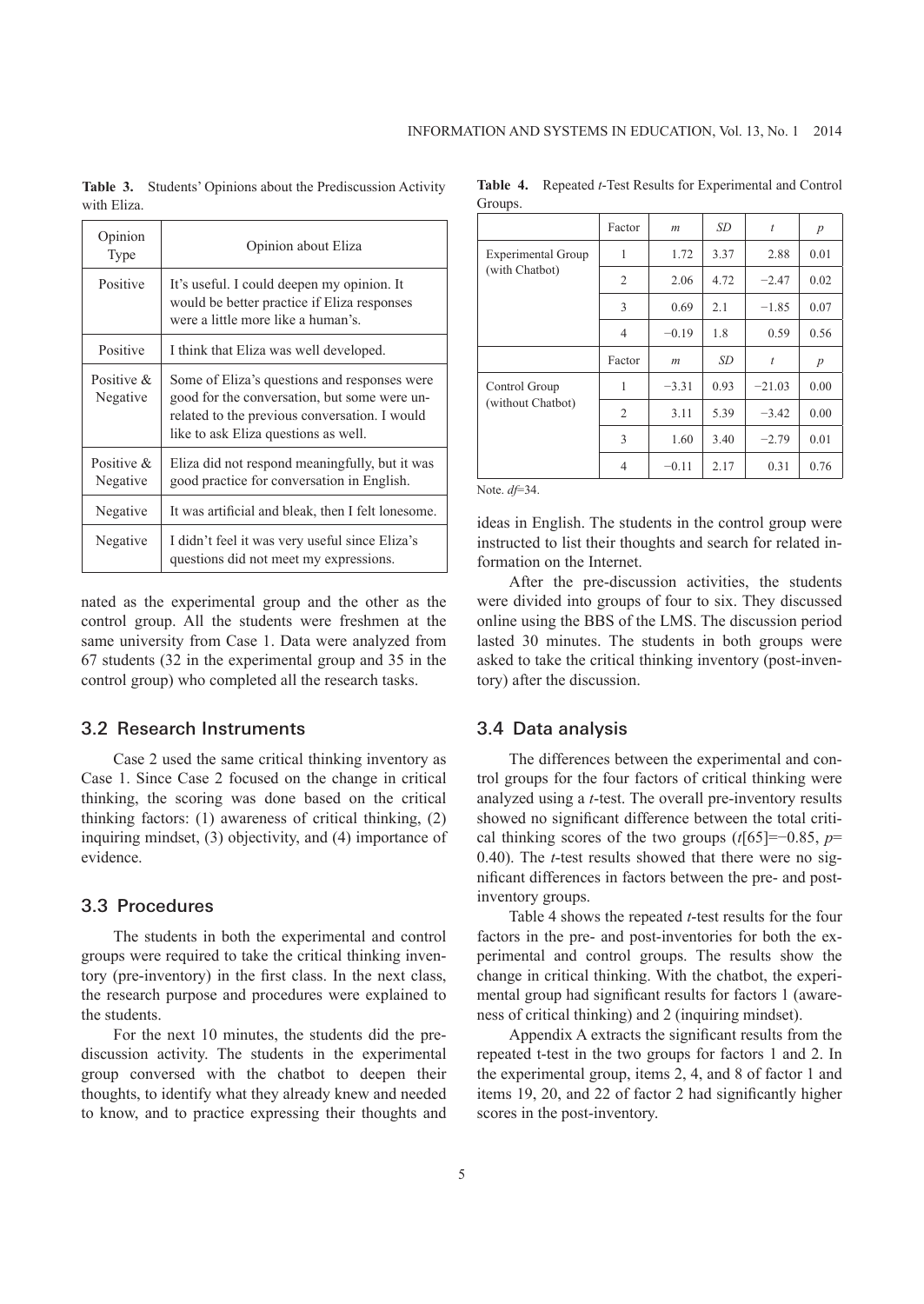In the control group, the changes in factors 1, 2, and 3 (objectivity) were significant. All three *t*-scores were negative, which implies that the post-inventory scores were lower than the pre-inventory scores.

# **4. Discussion and Future Research**

The results of Case 1 suggest that conversing with a chatbot before group discussions may affect the number of conversations of EFL students. Preparation using a chatbot could increase conversations during discussions. An increase in conversations is the first step toward quality interactions, which are essential for activating CSCL.

No significant differences were found between the experimental and control groups in the students' critical thinking and satisfaction. However, both groups scored relatively high in critical thinking and satisfaction. For critical thinking, only post-inventory evaluation was conducted and overall scores were compared, which might lead to no significance between the two groups. The research method and data analyses were not sensitive enough to establish differences. Thus, in Case 2, pre- and post-inventories were conducted, and four factors of critical thinking were analyzed.

Case 2 results showed that pre-discussion activities such as conversing with a chatbot or listing and searching online might affect learners' critical thinking differently. Conversing with the chatbot affected the individual critical thinking factors of "awareness of critical thinking" and "inquiring mindset". Although the results might have been affected by employing Socratic inquiry, the effects of Socratic inquiry were not investigated in this study. As explained in the introduction, Socratic inquiry was used in the chatbot programming because previous research has found positive effects of Socratic inquiry on critical thinking. Therefore, the results were interpreted that a chatbot, which allowed the students to respond by Socratic inquiry, might have a positive influence on their critical thinking.

In the control group, the factors of "awareness of critical thinking", "inquiring mindset", and "objectivity" showed significant negative differences. Listing their thoughts and searching for related information on the Internet as a pre-discussion activity may reduce learners' confidence in some aspects of critical thinking. This pre-discussion activity could also give students a negative perspective on critical thinking.

However, the results of Case 2 showed no significant differences between the experimental and control groups in the post-inventory critical thinking results, which was consistent with the results of Case 1. This may be due to the short duration of the pre-discussion activities. Long-term use of a chatbot might lead to significant effects on students' affection, cognition, and behavior in the context of discussion. Future research should consider both the longitudinal effects and the quality of students' conversations. Also, the results might be affected by the chatbot's development. For example, the chatbot in this study was primitive, so a chatbot with sophisticated artificial intelligence and Socratic inquiry effects should be considered for future research.

#### **Acknowledgement**

This work was supported in part by KAKENHI, Grant-in-Aid for Scientific Research (B), 23300304.

#### **References**

- (1) Welzenbaum, J.: "ELIZA—A Computer Program for the Study of Natural Language Communication between Man and Machine", Communications of the ACM, Vol. 9, No. 1, pp. 36–45 (1966).
- (2) Augello, A., Pilato, G. and Gaglio, S.: "A Conversational Agent to Support Decisions in SimCity Like Games", in Proc. of the 2009 IEEE International Conference on Semantic Computing, pp. 367–372 (2009).
- (3) Pon-Barry, H., Clark, B., Schultz, K. et al.: "Contextualizing Reflective Dialogue in a Spoken Conversational Tutor", Educational Technology and Society, Vol. 8, No. 4, pp. 42–51 (2005).
- (4) Gulz, A.: "Benefits of Virtual Characters in Computer Based Learning Environments: Claims and Evidence", International J. of Artificial Intelligence in Education, Vol. 14, No. 3, pp. 313–334 (2004).
- (5) Velentsianos, G. and Miller, C.: "Conversing with Pedagogical Agents: A Phenomenological Exploration of Interacting with Digital Entities", British J. of Educational Technology, Vol. 39, No. 6, pp. 969–986 (2008).
- (6) Garrison, D. R.: E-Learning in the 21st Century: A Framework for Research and Practice, Routledge, New York (2011).
- (7) Benbunan-Fich, R., Hiltz, S. R. and Harasim, L.: "The Online Interaction Learning Model: An Integrated Theoretical Framework for Learning Networks", in